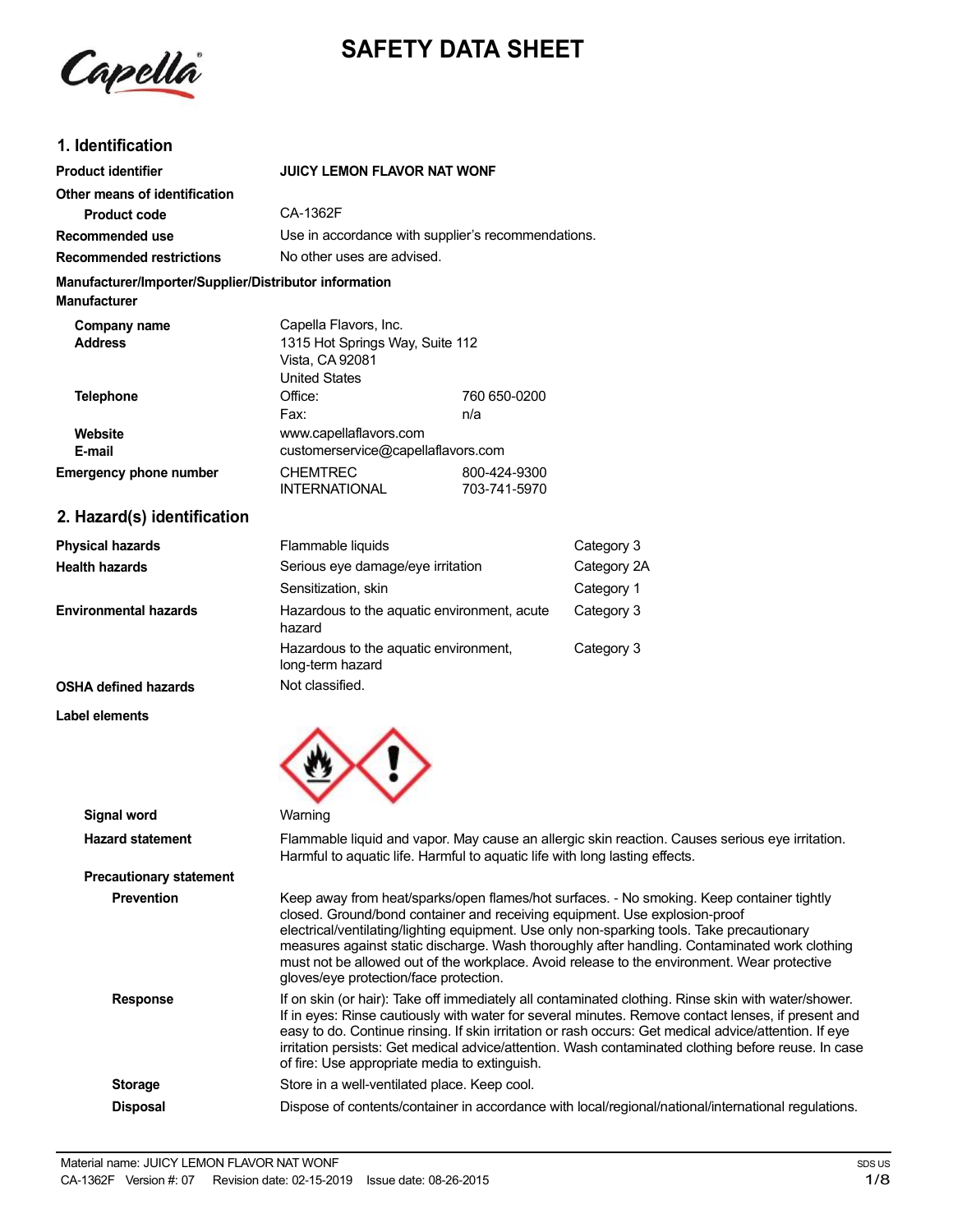## **3. Composition/information on ingredients**

#### **Mixtures**

| Chemical name                              | Common name and synonyms | <b>CAS number</b> | %         |
|--------------------------------------------|--------------------------|-------------------|-----------|
| ETHYL ALCOHOL 190 PROOF<br>CANE IP NON GMO | FTHYLAI COHOL            | 64-17-5           | $40 - 50$ |
| LEMON OIL ARGENTINA - KERRY                |                          | 8008-56-8         | $5 - 10$  |
| Other components below reportable levels   |                          |                   | $40 - 50$ |

Other components below reportable levels

\*Designates that a specific chemical identity and/or percentage of composition has been withheld as a trade secret.

### **4. First-aid measures**

| <b>Inhalation</b>                                                            | Move to fresh air. Call a physician if symptoms develop or persist.                                                                                                                                                                                                                                                                                                                                                                                                                                                                                                                                                                                                                                                                                         |
|------------------------------------------------------------------------------|-------------------------------------------------------------------------------------------------------------------------------------------------------------------------------------------------------------------------------------------------------------------------------------------------------------------------------------------------------------------------------------------------------------------------------------------------------------------------------------------------------------------------------------------------------------------------------------------------------------------------------------------------------------------------------------------------------------------------------------------------------------|
| <b>Skin contact</b>                                                          | Remove contaminated clothing immediately and wash skin with soap and water. In case of<br>eczema or other skin disorders: Seek medical attention and take along these instructions.                                                                                                                                                                                                                                                                                                                                                                                                                                                                                                                                                                         |
| Eye contact                                                                  | Immediately flush eyes with plenty of water for at least 15 minutes. Remove contact lenses, if<br>present and easy to do. Continue rinsing. Get medical attention if irritation develops and persists.                                                                                                                                                                                                                                                                                                                                                                                                                                                                                                                                                      |
| Ingestion                                                                    | Rinse mouth. Get medical attention if symptoms occur.                                                                                                                                                                                                                                                                                                                                                                                                                                                                                                                                                                                                                                                                                                       |
| <b>Most important</b><br>symptoms/effects, acute and<br>delayed              | Headache. Severe eye irritation. Symptoms may include stinging, tearing, redness, swelling, and<br>blurred vision. Coughing. May cause an allergic skin reaction. Dermatitis. Rash.                                                                                                                                                                                                                                                                                                                                                                                                                                                                                                                                                                         |
| Indication of immediate<br>medical attention and special<br>treatment needed | Provide general supportive measures and treat symptomatically. Thermal burns: Flush with water<br>immediately. While flushing, remove clothes which do not adhere to affected area. Call an<br>ambulance. Continue flushing during transport to hospital. Keep victim under observation.<br>Symptoms may be delayed.                                                                                                                                                                                                                                                                                                                                                                                                                                        |
| <b>General information</b>                                                   | Take off all contaminated clothing immediately. Ensure that medical personnel are aware of the<br>material(s) involved, and take precautions to protect themselves. Wash contaminated clothing<br>before reuse.                                                                                                                                                                                                                                                                                                                                                                                                                                                                                                                                             |
| 5. Fire-fighting measures                                                    |                                                                                                                                                                                                                                                                                                                                                                                                                                                                                                                                                                                                                                                                                                                                                             |
| Suitable extinguishing media                                                 | Water fog. Alcohol resistant foam. Carbon dioxide (CO2). Dry chemical powder, carbon dioxide,<br>sand or earth may be used for small fires only.                                                                                                                                                                                                                                                                                                                                                                                                                                                                                                                                                                                                            |
| Unsuitable extinguishing<br>media                                            | Do not use water jet as an extinguisher, as this will spread the fire.                                                                                                                                                                                                                                                                                                                                                                                                                                                                                                                                                                                                                                                                                      |
| Specific hazards arising from<br>the chemical                                | Vapors may form explosive mixtures with air. Vapors may travel considerable distance to a source<br>of ignition and flash back. This product is a poor conductor of electricity and can become<br>electrostatically charged. If sufficient charge is accumulated, ignition of flammable mixtures can<br>occur. To reduce potential for static discharge, use proper bonding and grounding procedures.<br>This liquid may accumulate static electricity when filling properly grounded containers. Static<br>electricity accumulation may be significantly increased by the presence of small quantities of water<br>or other contaminants. Material will float and may ignite on surface of water. During fire, gases<br>hazardous to health may be formed. |
| Special protective equipment<br>and precautions for firefighters             | Self-contained breathing apparatus and full protective clothing must be worn in case of fire.                                                                                                                                                                                                                                                                                                                                                                                                                                                                                                                                                                                                                                                               |
| <b>Fire fighting</b><br>equipment/instructions                               | In case of fire and/or explosion do not breathe fumes. Move containers from fire area if you can do<br>so without risk.                                                                                                                                                                                                                                                                                                                                                                                                                                                                                                                                                                                                                                     |
| <b>Specific methods</b>                                                      | Use standard firefighting procedures and consider the hazards of other involved materials.                                                                                                                                                                                                                                                                                                                                                                                                                                                                                                                                                                                                                                                                  |
| <b>General fire hazards</b>                                                  | Flammable liquid and vapor.                                                                                                                                                                                                                                                                                                                                                                                                                                                                                                                                                                                                                                                                                                                                 |

### **6. Accidental release measures**

**Personal precautions, protective equipment and emergency procedures** Keep unnecessary personnel away. Keep people away from and upwind of spill/leak. Eliminate all ignition sources (no smoking, flares, sparks, or flames in immediate area). Wear appropriate protective equipment and clothing during clean-up. Avoid breathing mist/vapors. Do not touch damaged containers or spilled material unless wearing appropriate protective clothing. Ventilate closed spaces before entering them. Use appropriate containment to avoid environmental contamination. Transfer by mechanical means such as vacuum truck to a salvage tank or other suitable container for recovery or safe disposal. Local authorities should be advised if significant spillages cannot be contained. For personal protection, see section 8 of the SDS.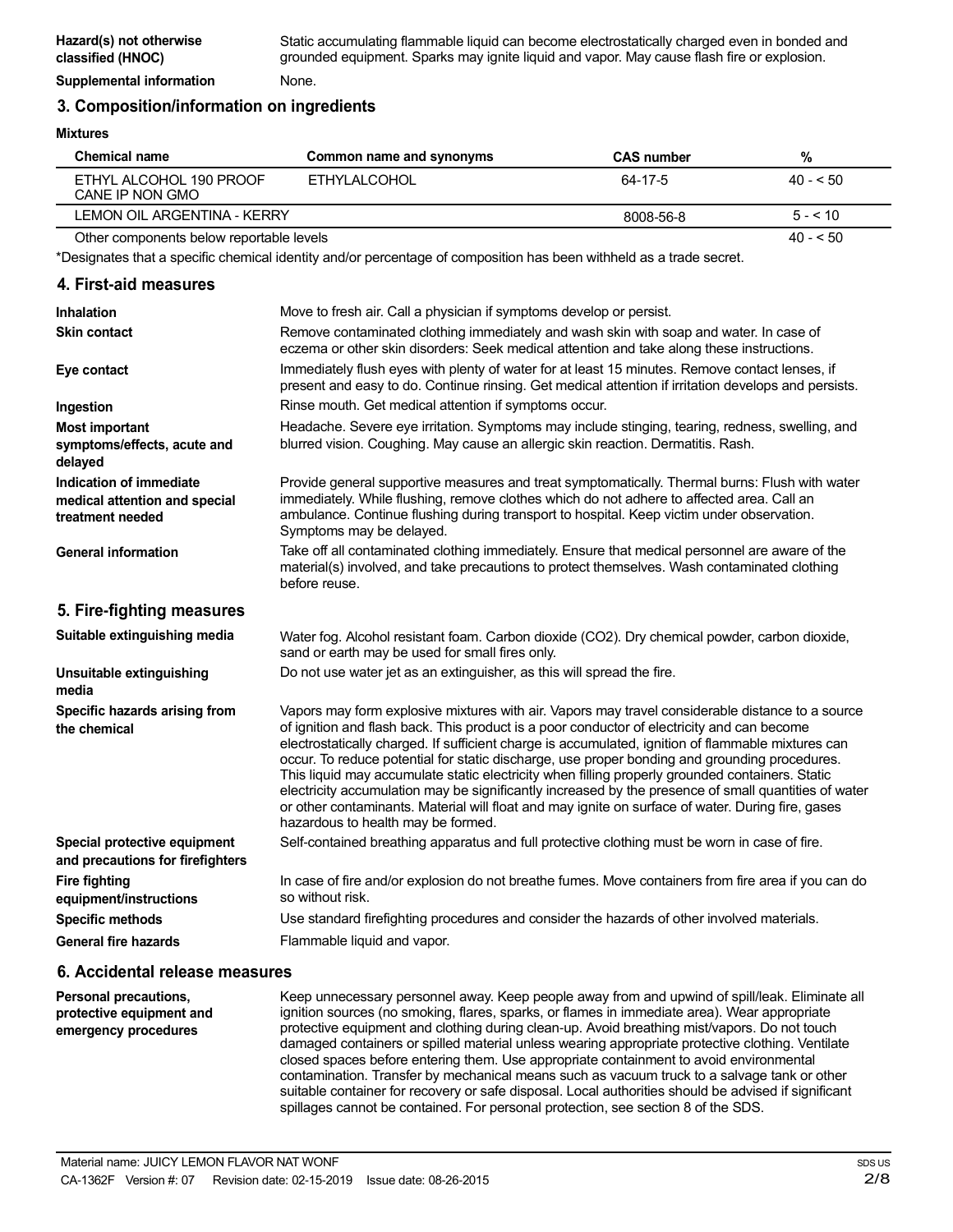| <b>Methods and materials for</b><br>containment and cleaning up | Eliminate all ignition sources (no smoking, flares, sparks, or flames in immediate area). Keep<br>combustibles (wood, paper, oil, etc.) away from spilled material. Take precautionary measures<br>against static discharge. Use only non-sparking tools. Prevent product from entering drains.                                                                                                                                                                                                                                                                                                                                                                                                                                                                                                                                                                                                                                                                                                                                                                                                                                                 |
|-----------------------------------------------------------------|-------------------------------------------------------------------------------------------------------------------------------------------------------------------------------------------------------------------------------------------------------------------------------------------------------------------------------------------------------------------------------------------------------------------------------------------------------------------------------------------------------------------------------------------------------------------------------------------------------------------------------------------------------------------------------------------------------------------------------------------------------------------------------------------------------------------------------------------------------------------------------------------------------------------------------------------------------------------------------------------------------------------------------------------------------------------------------------------------------------------------------------------------|
|                                                                 | Large Spills: Stop the flow of material, if this is without risk. Dike the spilled material, where this is<br>possible. Use a non-combustible material like vermiculite, sand or earth to soak up the product<br>and place into a container for later disposal. Following product recovery, flush area with water.                                                                                                                                                                                                                                                                                                                                                                                                                                                                                                                                                                                                                                                                                                                                                                                                                              |
|                                                                 | Small Spills: Absorb with earth, sand or other non-combustible material and transfer to containers<br>for later disposal. Wipe up with absorbent material (e.g. cloth, fleece). Clean surface thoroughly to<br>remove residual contamination.                                                                                                                                                                                                                                                                                                                                                                                                                                                                                                                                                                                                                                                                                                                                                                                                                                                                                                   |
|                                                                 | Never return spills to original containers for re-use. For waste disposal, see section 13 of the SDS.                                                                                                                                                                                                                                                                                                                                                                                                                                                                                                                                                                                                                                                                                                                                                                                                                                                                                                                                                                                                                                           |
| <b>Environmental precautions</b>                                | Avoid release to the environment. Inform appropriate managerial or supervisory personnel of all<br>environmental releases. Prevent further leakage or spillage if safe to do so. Avoid discharge into<br>drains, water courses or onto the ground. Use appropriate containment to avoid environmental<br>contamination.                                                                                                                                                                                                                                                                                                                                                                                                                                                                                                                                                                                                                                                                                                                                                                                                                         |
| 7. Handling and storage                                         |                                                                                                                                                                                                                                                                                                                                                                                                                                                                                                                                                                                                                                                                                                                                                                                                                                                                                                                                                                                                                                                                                                                                                 |
| Precautions for safe handling                                   | Do not handle, store or open near an open flame, sources of heat or sources of ignition. Protect<br>material from direct sunlight. When using do not smoke. Explosion-proof general and local exhaust<br>ventilation. Minimize fire risks from flammable and combustible materials (including combustible<br>dust and static accumulating liquids) or dangerous reactions with incompatible materials. Handling<br>operations that can promote accumulation of static charges include but are not limited to: mixing,<br>filtering, pumping at high flow rates, splash filling, creating mists or sprays, tank and container<br>filling, tank cleaning, sampling, gauging, switch loading, vacuum truck operations. Take<br>precautionary measures against static discharges. All equipment used when handling the product<br>must be grounded. Use non-sparking tools and explosion-proof equipment. Avoid breathing<br>mist/vapors. Avoid contact with eyes, skin, and clothing. Avoid prolonged exposure. Wear<br>appropriate personal protective equipment. Avoid release to the environment. Observe good<br>industrial hygiene practices. |
|                                                                 | For additional information on equipment bonding and grounding, refer to the Canadian Electrical<br>Code in Canada, (CSA C22.1), or the American Petroleum Institute (API) Recommended Practice<br>2003, "Protection Against Ignitions Arising out of Static, Lightning, and Stray Currents" or National<br>Fire Protection Association (NFPA) 77, "Recommended Practice on Static Electricity" or National<br>Fire Protection Association (NFPA) 70, "National Electrical Code".                                                                                                                                                                                                                                                                                                                                                                                                                                                                                                                                                                                                                                                                |
| Conditions for safe storage,<br>including any incompatibilities | Keep away from heat, sparks and open flame. Prevent electrostatic charge build-up by using<br>common bonding and grounding techniques. Eliminate sources of ignition. Avoid spark promoters.<br>Ground/bond container and equipment. These alone may be insufficient to remove static<br>electricity. Store in a cool, dry place out of direct sunlight. Store in tightly closed container. Store in<br>a well-ventilated place. Keep in an area equipped with sprinklers. Store away from incompatible<br>materials (see Section 10 of the SDS).                                                                                                                                                                                                                                                                                                                                                                                                                                                                                                                                                                                               |

# **8. Exposure controls/personal protection**

#### **Occupational exposure limits**

The following constituents are the only constituents of the product which have a PEL, TLV or other recommended exposure limit. At this time, the other constituents have no known exposure limits.

## **US. OSHA Table Z-1 Limits for Air Contaminants (29 CFR 1910.1000)**

| <b>Components</b>                                           | Type        | Value      |  |
|-------------------------------------------------------------|-------------|------------|--|
| ETHYL ALCOHOL 190<br>PROOF CANE IP NON<br>GMO (CAS 64-17-5) | <b>PEL</b>  | 1900 mg/m3 |  |
|                                                             |             | $1000$ ppm |  |
| <b>US. ACGIH Threshold Limit Values</b>                     |             |            |  |
| <b>Components</b>                                           | Type        | Value      |  |
| ETHYL ALCOHOL 190<br>PROOF CANE IP NON<br>GMO (CAS 64-17-5) | <b>STEL</b> | 1000 ppm   |  |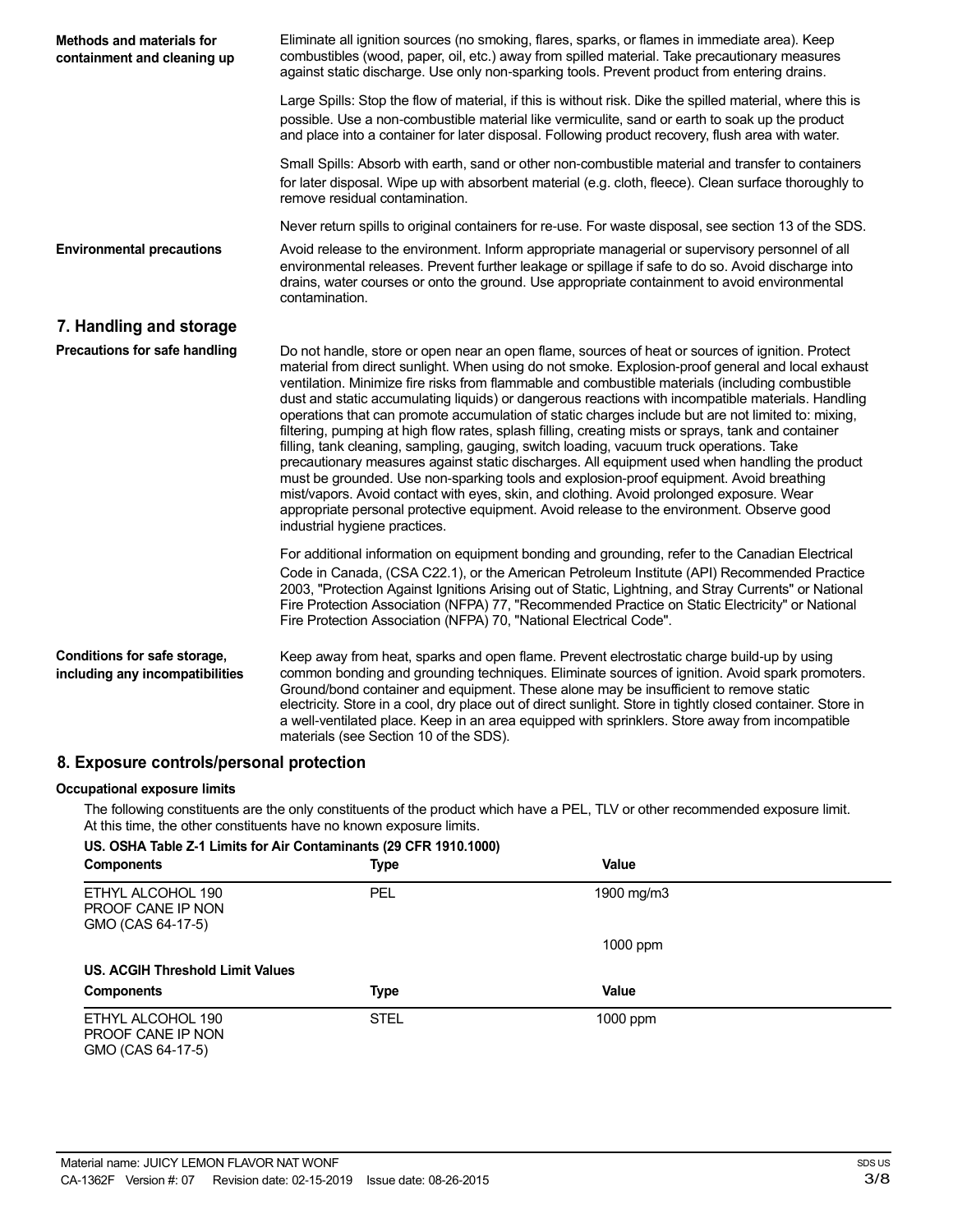| U.S. NIOSH: Pocket Guide to Chemical Hazards<br><b>Components</b>  | Type                                                                  | Value                                                                                                                                                                                                                                                                                                                                                                                                   |
|--------------------------------------------------------------------|-----------------------------------------------------------------------|---------------------------------------------------------------------------------------------------------------------------------------------------------------------------------------------------------------------------------------------------------------------------------------------------------------------------------------------------------------------------------------------------------|
|                                                                    |                                                                       |                                                                                                                                                                                                                                                                                                                                                                                                         |
| ETHYL ALCOHOL 190<br><b>PROOF CANE IP NON</b><br>GMO (CAS 64-17-5) | <b>TWA</b>                                                            | 1900 mg/m3                                                                                                                                                                                                                                                                                                                                                                                              |
|                                                                    |                                                                       | 1000 ppm                                                                                                                                                                                                                                                                                                                                                                                                |
| <b>Biological limit values</b>                                     | No biological exposure limits noted for the ingredient(s).            |                                                                                                                                                                                                                                                                                                                                                                                                         |
| Appropriate engineering<br>controls                                | acceptable level. Provide eyewash station.                            | Explosion-proof general and local exhaust ventilation. Good general ventilation should be used.<br>Ventilation rates should be matched to conditions. If applicable, use process enclosures, local<br>exhaust ventilation, or other engineering controls to maintain airborne levels below recommended<br>exposure limits. If exposure limits have not been established, maintain airborne levels to an |
|                                                                    | Individual protection measures, such as personal protective equipment |                                                                                                                                                                                                                                                                                                                                                                                                         |
| Eye/face protection                                                |                                                                       | Face shield is recommended. Wear safety glasses with side shields (or goggles).                                                                                                                                                                                                                                                                                                                         |
| <b>Skin protection</b>                                             |                                                                       |                                                                                                                                                                                                                                                                                                                                                                                                         |
| <b>Hand protection</b>                                             | Wear appropriate chemical resistant gloves.                           |                                                                                                                                                                                                                                                                                                                                                                                                         |
| <b>Other</b>                                                       |                                                                       | Wear appropriate chemical resistant clothing. Use of an impervious apron is recommended.                                                                                                                                                                                                                                                                                                                |
| <b>Respiratory protection</b>                                      | been established), an approved respirator must be worn.               | If engineering controls do not maintain airborne concentrations below recommended exposure<br>limits (where applicable) or to an acceptable level (in countries where exposure limits have not                                                                                                                                                                                                          |
| <b>Thermal hazards</b>                                             | Wear appropriate thermal protective clothing, when necessary.         |                                                                                                                                                                                                                                                                                                                                                                                                         |
| <b>General hygiene</b><br>considerations                           | be allowed out of the workplace.                                      | When using do not smoke. Always observe good personal hygiene measures, such as washing<br>after handling the material and before eating, drinking, and/or smoking. Routinely wash work<br>clothing and protective equipment to remove contaminants. Contaminated work clothing should not                                                                                                              |

# **9. Physical and chemical properties**

| Appearance                                        |                                  |
|---------------------------------------------------|----------------------------------|
| <b>Physical state</b>                             | Liquid.                          |
| Form                                              | Liquid.                          |
| Color                                             | Not available.                   |
| Odor                                              | Not available.                   |
| <b>Odor threshold</b>                             | Not available.                   |
| рH                                                | Not available.                   |
| Melting point/freezing point                      | -173.38 °F (-114.1 °C) estimated |
| Initial boiling point and boiling<br>range        | 173.3 °F (78.5 °C) estimated     |
| <b>Flash point</b>                                | 75.0 °F (23.9 °C)                |
| <b>Evaporation rate</b>                           | Not available.                   |
| Flammability (solid, gas)                         | Not applicable.                  |
| Upper/lower flammability or explosive limits      |                                  |
| <b>Flammability limit - lower</b><br>$(\%)$       | Not available.                   |
| <b>Flammability limit - upper</b><br>(%)          | Not available.                   |
| Explosive limit - lower (%)                       | Not available.                   |
| Explosive limit - upper (%)                       | Not available.                   |
| Vapor pressure                                    | 43.92 hPa estimated              |
| Vapor density                                     | Not available.                   |
| <b>Relative density</b>                           | Not available.                   |
| Solubility(ies)                                   |                                  |
| Solubility (water)                                | Not available.                   |
| <b>Partition coefficient</b><br>(n-octanol/water) | Not available.                   |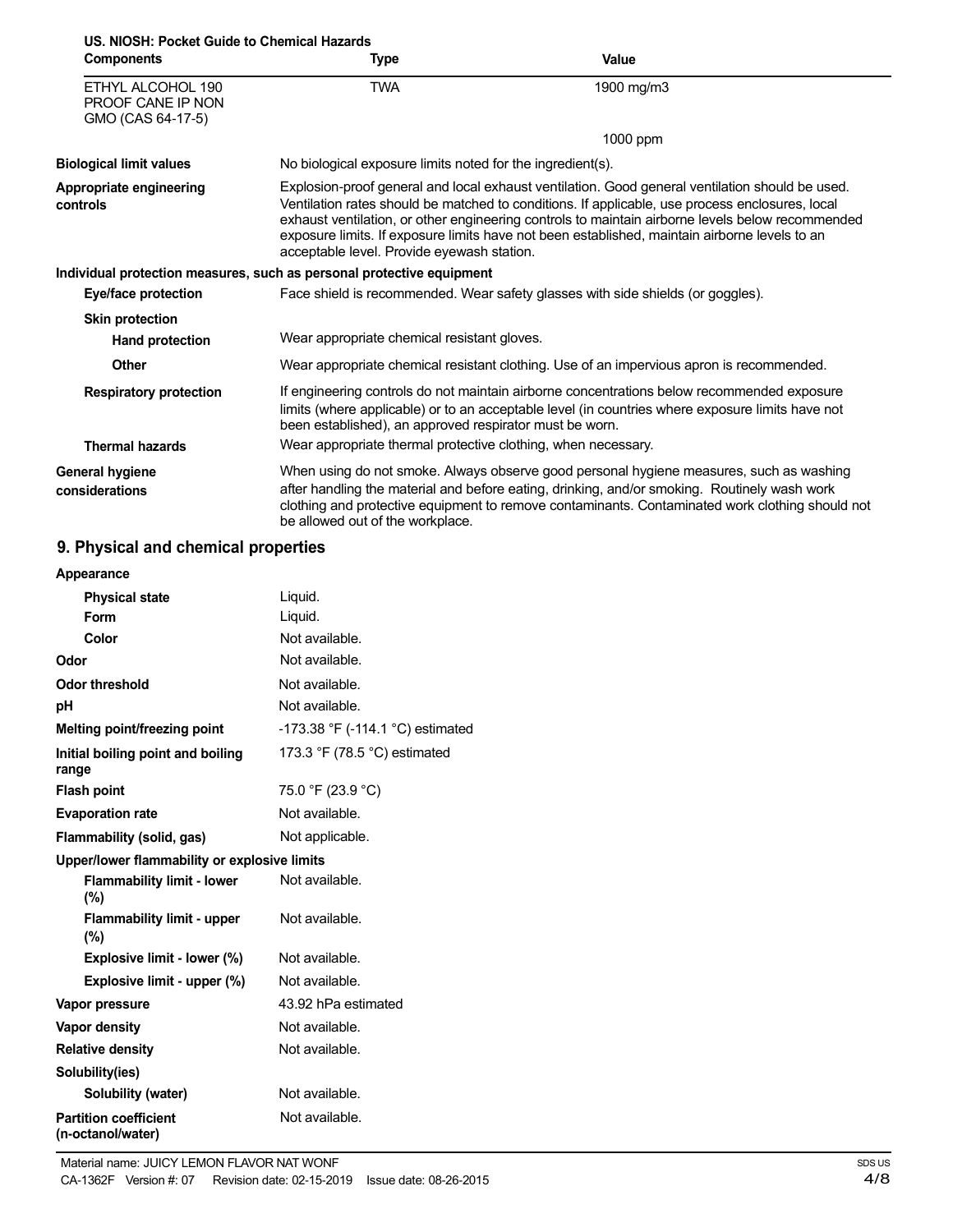| <b>Auto-ignition temperature</b> | 685 °F (362.78 °C) estimated                                                               |
|----------------------------------|--------------------------------------------------------------------------------------------|
| <b>Decomposition temperature</b> | Not available.                                                                             |
| <b>Viscosity</b>                 | Not available.                                                                             |
| <b>Other information</b>         |                                                                                            |
| <b>Density</b>                   | 0.79 g/cm3 estimated                                                                       |
| <b>Explosive properties</b>      | Not explosive.                                                                             |
| <b>Flammability class</b>        | Flammable IC estimated                                                                     |
| <b>Oxidizing properties</b>      | Not oxidizing.                                                                             |
| <b>Refractive index</b>          | 1.3474 - 1.3774                                                                            |
| Specific gravity                 | $0.9 - 0.93$                                                                               |
| 10. Stability and reactivity     |                                                                                            |
| <b>Reactivity</b>                | The product is stable and non-reactive under normal conditions of use, storage and transpo |

| <b>Reactivity</b>                            | The product is stable and non-reactive under normal conditions of use, storage and transport.                                                                            |
|----------------------------------------------|--------------------------------------------------------------------------------------------------------------------------------------------------------------------------|
| <b>Chemical stability</b>                    | Material is stable under normal conditions.                                                                                                                              |
| <b>Possibility of hazardous</b><br>reactions | Hazardous polymerization does not occur.                                                                                                                                 |
| <b>Conditions to avoid</b>                   | Keep away from heat, hot surfaces, sparks, open flames and other ignition sources. Avoid<br>temperatures exceeding the flash point. Contact with incompatible materials. |
| Incompatible materials                       | Strong oxidizing agents.                                                                                                                                                 |
| <b>Hazardous decomposition</b><br>nyadu ata  | No hazardous decomposition products are known.                                                                                                                           |

# **products**

# **11. Toxicological information**

# **Information on likely routes of exposure**

| <b>Inhalation</b>                                                                  | Prolonged inhalation may be harmful.                                                                                                                                                |
|------------------------------------------------------------------------------------|-------------------------------------------------------------------------------------------------------------------------------------------------------------------------------------|
| <b>Skin contact</b>                                                                | May cause an allergic skin reaction.                                                                                                                                                |
| Eye contact                                                                        | Causes serious eye irritation.                                                                                                                                                      |
| Ingestion                                                                          | Expected to be a low ingestion hazard.                                                                                                                                              |
| Symptoms related to the<br>physical, chemical and<br>toxicological characteristics | Headache. Severe eye irritation. Symptoms may include stinging, tearing, redness, swelling, and<br>blurred vision. Coughing. May cause an allergic skin reaction. Dermatitis. Rash. |
| Information on toxicological effects                                               |                                                                                                                                                                                     |
| <b>Acute toxicity</b>                                                              | Not available.                                                                                                                                                                      |
| Skin corrosion/irritation                                                          | Prolonged skin contact may cause temporary irritation.                                                                                                                              |
| Serious eye damage/eye<br>irritation                                               | Causes serious eye irritation.                                                                                                                                                      |
| Respiratory or skin sensitization                                                  |                                                                                                                                                                                     |
| <b>Respiratory sensitization</b>                                                   | Not a respiratory sensitizer.                                                                                                                                                       |
| <b>Skin sensitization</b>                                                          | May cause an allergic skin reaction.                                                                                                                                                |
| Germ cell mutagenicity                                                             | No data available to indicate product or any components present at greater than 0.1% are<br>mutagenic or genotoxic.                                                                 |
| Carcinogenicity                                                                    | Not classifiable as to carcinogenicity to humans.                                                                                                                                   |
| IARC Monographs. Overall Evaluation of Carcinogenicity                             |                                                                                                                                                                                     |
| Not listed.                                                                        |                                                                                                                                                                                     |
|                                                                                    | OSHA Specifically Regulated Substances (29 CFR 1910.1001-1052)                                                                                                                      |
| Not regulated.                                                                     | US. National Toxicology Program (NTP) Report on Carcinogens                                                                                                                         |
| Not listed.                                                                        |                                                                                                                                                                                     |
| <b>Reproductive toxicity</b>                                                       | Possible reproductive hazard.                                                                                                                                                       |
| Specific target organ toxicity -<br>single exposure                                | Not classified.                                                                                                                                                                     |
| Specific target organ toxicity -<br>repeated exposure                              | Not classified.                                                                                                                                                                     |
| <b>Aspiration hazard</b>                                                           | Not an aspiration hazard.                                                                                                                                                           |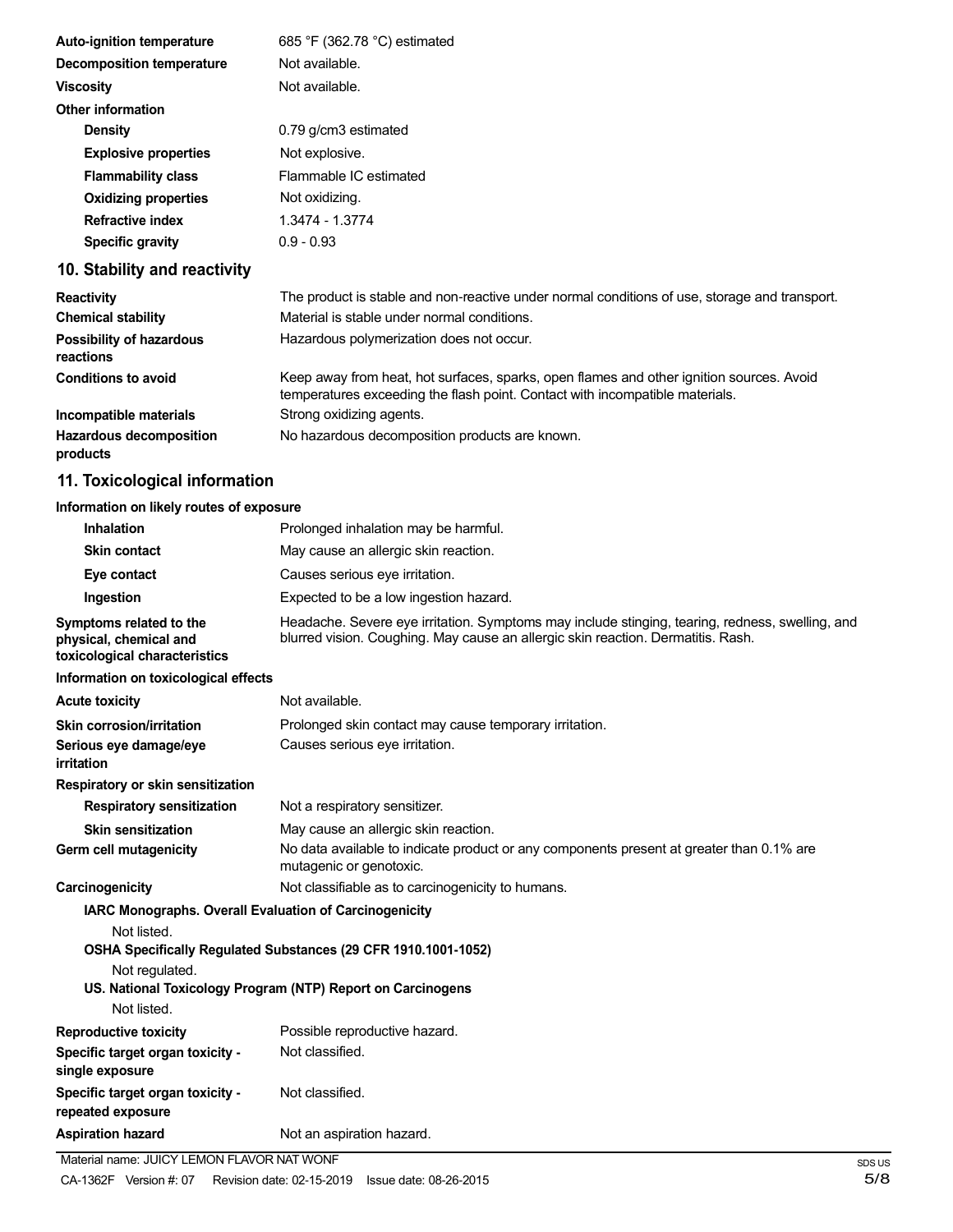| <b>Chronic effects</b>                                                                       | Prolonged inhalation may be harmful.                                                                                                                                                                                                                                                                                                                                                                                                                                                                                                                |
|----------------------------------------------------------------------------------------------|-----------------------------------------------------------------------------------------------------------------------------------------------------------------------------------------------------------------------------------------------------------------------------------------------------------------------------------------------------------------------------------------------------------------------------------------------------------------------------------------------------------------------------------------------------|
| 12. Ecological information                                                                   |                                                                                                                                                                                                                                                                                                                                                                                                                                                                                                                                                     |
| <b>Ecotoxicity</b>                                                                           | Harmful to aquatic life with long lasting effects.                                                                                                                                                                                                                                                                                                                                                                                                                                                                                                  |
| Persistence and degradability                                                                | No data is available on the degradability of any ingredients in the mixture.                                                                                                                                                                                                                                                                                                                                                                                                                                                                        |
| <b>Bioaccumulative potential</b>                                                             |                                                                                                                                                                                                                                                                                                                                                                                                                                                                                                                                                     |
| Partition coefficient n-octanol / water (log Kow)<br>ETHYL ALCOHOL 190 PROOF CANE IP NON GMO | $-0.31$                                                                                                                                                                                                                                                                                                                                                                                                                                                                                                                                             |
| <b>Mobility in soil</b>                                                                      | No data available.                                                                                                                                                                                                                                                                                                                                                                                                                                                                                                                                  |
| Other adverse effects                                                                        | No other adverse environmental effects (e.g. ozone depletion, photochemical ozone creation<br>potential, endocrine disruption, global warming potential) are expected from this component.                                                                                                                                                                                                                                                                                                                                                          |
| 13. Disposal considerations                                                                  |                                                                                                                                                                                                                                                                                                                                                                                                                                                                                                                                                     |
| <b>Disposal instructions</b>                                                                 | Collect and reclaim or dispose in sealed containers at licensed waste disposal site. Incinerate the<br>material under controlled conditions in an approved incinerator. Do not incinerate sealed<br>containers. Do not allow this material to drain into sewers/water supplies. Do not contaminate<br>ponds, waterways or ditches with chemical or used container. If discarded, this product is<br>considered a RCRA ignitable waste, D001. Dispose of contents/container in accordance with<br>local/regional/national/international regulations. |
| <b>Local disposal regulations</b>                                                            | Dispose in accordance with all applicable regulations.                                                                                                                                                                                                                                                                                                                                                                                                                                                                                              |
| Hazardous waste code                                                                         | D001: Waste Flammable material with a flash point <140 F<br>The waste code should be assigned in discussion between the user, the producer and the waste<br>disposal company.                                                                                                                                                                                                                                                                                                                                                                       |
| Waste from residues / unused<br>products                                                     | Dispose of in accordance with local regulations. Empty containers or liners may retain some<br>product residues. This material and its container must be disposed of in a safe manner (see:<br>Disposal instructions).                                                                                                                                                                                                                                                                                                                              |
| <b>Contaminated packaging</b>                                                                | Since emptied containers may retain product residue, follow label warnings even after container is<br>emptied. Empty containers should be taken to an approved waste handling site for recycling or<br>disposal.                                                                                                                                                                                                                                                                                                                                    |
| 14. Transport information                                                                    |                                                                                                                                                                                                                                                                                                                                                                                                                                                                                                                                                     |
| DOT                                                                                          |                                                                                                                                                                                                                                                                                                                                                                                                                                                                                                                                                     |
| <b>UN number</b>                                                                             | <b>UN1197</b>                                                                                                                                                                                                                                                                                                                                                                                                                                                                                                                                       |
| UN proper shipping name<br>Transport hazard class(es)                                        | Extracts, flavoring, liquid                                                                                                                                                                                                                                                                                                                                                                                                                                                                                                                         |
| Class                                                                                        | 3                                                                                                                                                                                                                                                                                                                                                                                                                                                                                                                                                   |
| <b>Subsidiary risk</b>                                                                       |                                                                                                                                                                                                                                                                                                                                                                                                                                                                                                                                                     |
| Label(s)                                                                                     | 3                                                                                                                                                                                                                                                                                                                                                                                                                                                                                                                                                   |
| Packing group                                                                                | Ш<br>Read safety instructions, SDS and emergency procedures before handling.                                                                                                                                                                                                                                                                                                                                                                                                                                                                        |
| Special precautions for user<br><b>Special provisions</b>                                    | B1, IB3, T2, TP1                                                                                                                                                                                                                                                                                                                                                                                                                                                                                                                                    |
| <b>Packaging exceptions</b>                                                                  | 150                                                                                                                                                                                                                                                                                                                                                                                                                                                                                                                                                 |
| Packaging non bulk                                                                           | 203                                                                                                                                                                                                                                                                                                                                                                                                                                                                                                                                                 |
| <b>Packaging bulk</b>                                                                        | 242                                                                                                                                                                                                                                                                                                                                                                                                                                                                                                                                                 |
| <b>IATA</b>                                                                                  |                                                                                                                                                                                                                                                                                                                                                                                                                                                                                                                                                     |
| <b>UN number</b>                                                                             | <b>UN1197</b>                                                                                                                                                                                                                                                                                                                                                                                                                                                                                                                                       |
| UN proper shipping name                                                                      | Extracts, flavouring, liquid                                                                                                                                                                                                                                                                                                                                                                                                                                                                                                                        |

Read safety instructions, SDS and emergency procedures before handling.

UN1197

3 - III No. 3L

Allowed with restrictions.

Allowed with restrictions.

**Transport hazard class(es)**

**Subsidiary risk**

**Environmental hazards**

**Special precautions for user**

**Passenger and cargo**

**Cargo aircraft only**

**Class**

**Packing group**

**Other information**

**aircraft**

**UN number**

**ERG Code**

**IMDG**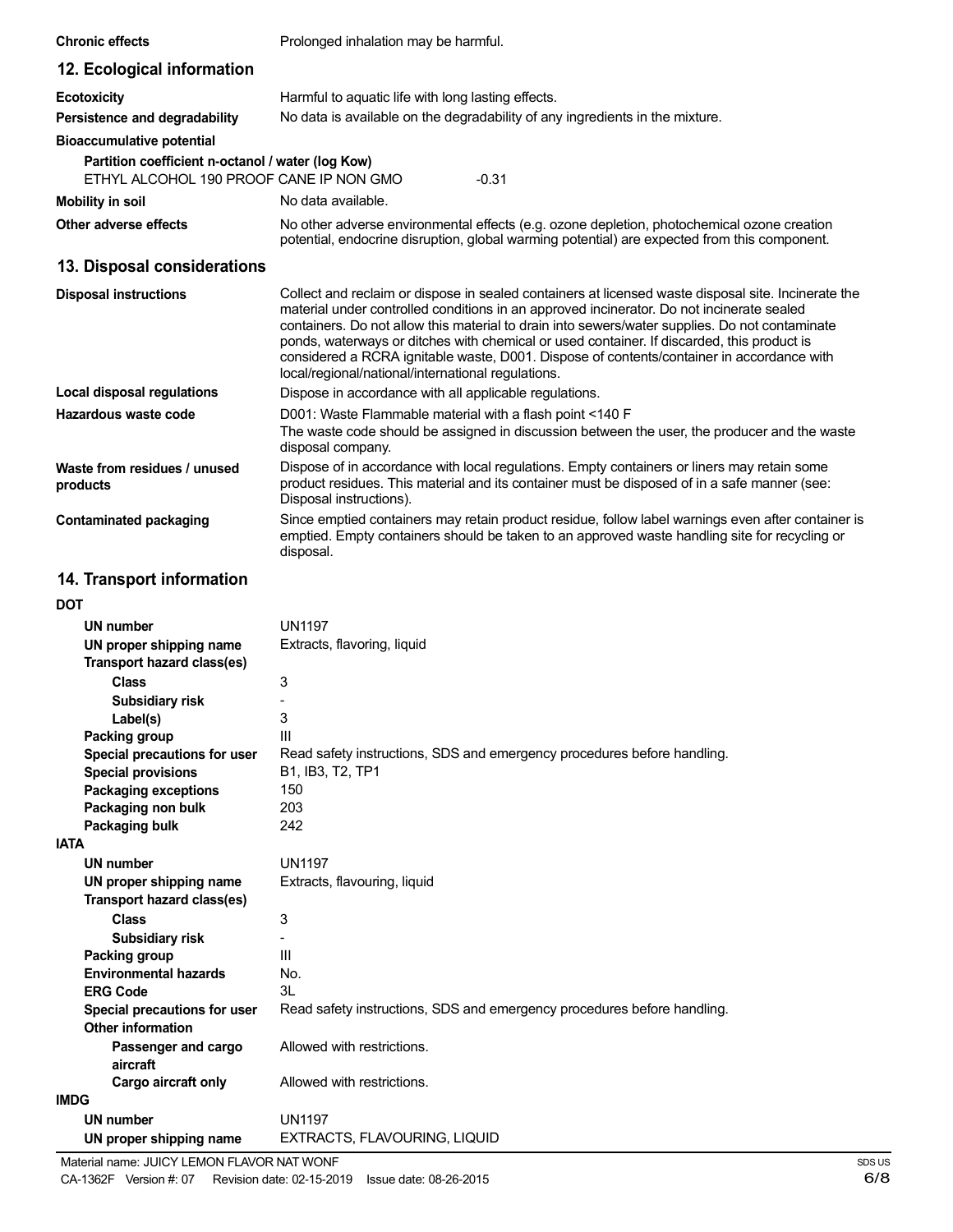| Transport hazard class(es)                                                     |                                                                         |
|--------------------------------------------------------------------------------|-------------------------------------------------------------------------|
| Class                                                                          | 3                                                                       |
| Subsidiary risk                                                                |                                                                         |
| Packing group                                                                  | Ш                                                                       |
| <b>Environmental hazards</b>                                                   |                                                                         |
| <b>Marine pollutant</b>                                                        | No.                                                                     |
| <b>EmS</b>                                                                     | $F-E$ , S-D                                                             |
| Special precautions for user                                                   | Read safety instructions, SDS and emergency procedures before handling. |
| Transport in bulk according to<br>Annex II of MARPOL 73/78 and<br>the IBC Code | Not established.                                                        |
| <b>DOT</b>                                                                     |                                                                         |



### **15. Regulatory information**

**US federal regulations** This product is a "Hazardous Chemical" as defined by the OSHA Hazard Communication Standard, 29 CFR 1910.1200.

## **Toxic Substances Control Act (TSCA)**

#### **TSCA Section 12(b) Export Notification (40 CFR 707, Subpt. D)**

Not regulated.

## **CERCLA Hazardous Substance List (40 CFR 302.4)**

Not listed.

## **SARA 304 Emergency release notification**

Not regulated.

**OSHA Specifically Regulated Substances (29 CFR 1910.1001-1052)**

Not regulated.

# **Superfund Amendments and Reauthorization Act of 1986 (SARA)**

# **SARA 302 Extremely hazardous substance**

Not listed.

# **SARA 311/312 Hazardous** No (Exempt)

**chemical**

#### **SARA 313 (TRI reporting)** Not regulated.

**Other federal regulations**

**Clean Air Act (CAA) Section 112 Hazardous Air Pollutants (HAPs) List** Not regulated.